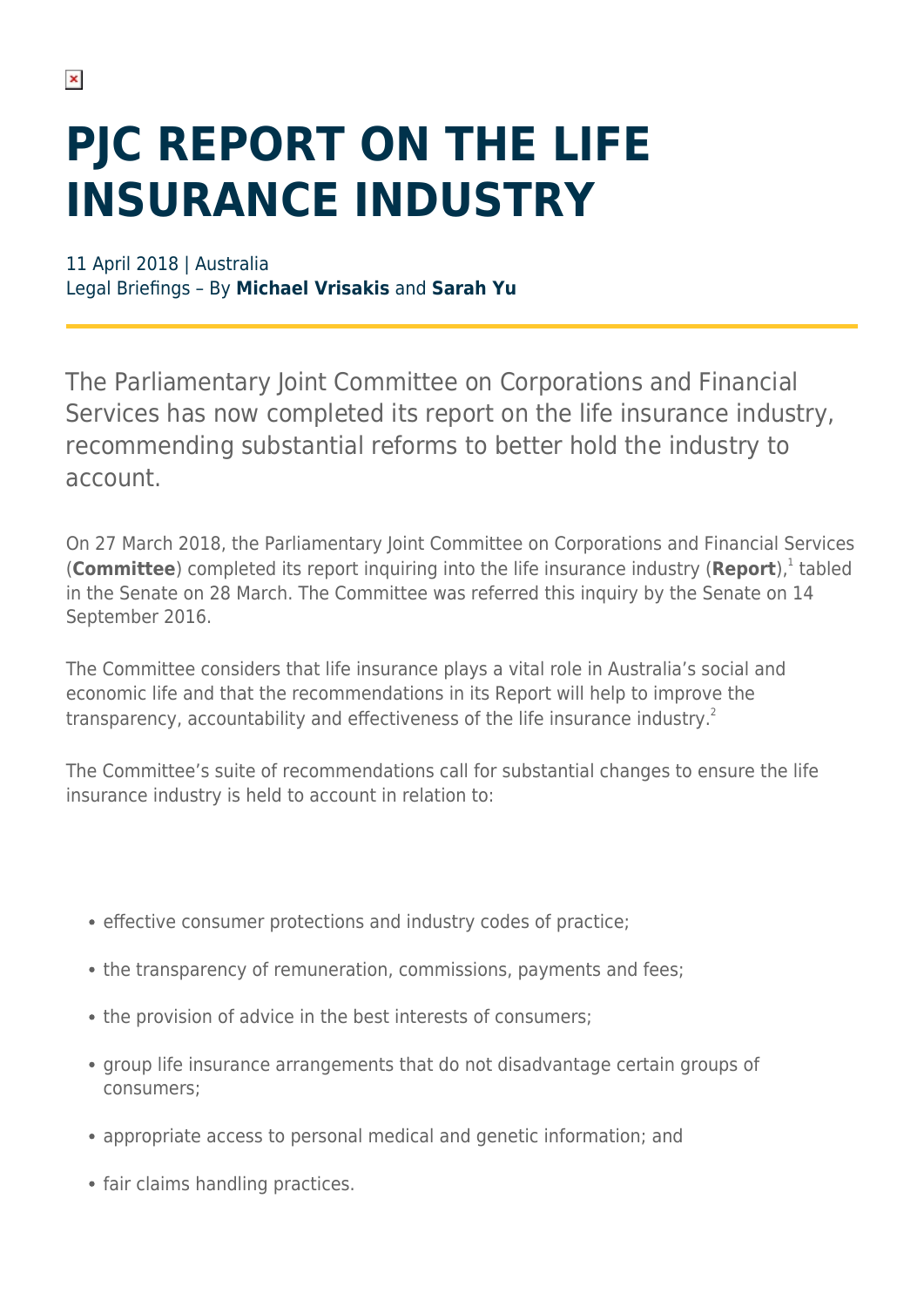The Committee's key recommendations are set out below:

- **Strengthen consumer protections:** consumer protections for financial and nonfinancial services be aligned to remove current inconsistencies. Consumer protections for life insurance be aligned with consumer protections for other financial products. This will include removing a number of exemptions that the life insurance industry currently enjoys and reduces incentives for industry participants subject to weaker consumer protection regimes. The Committee also recommends that the government's proposed Banking Executive Accountability Regime, financial product design and distribution obligations and financial product intervention powers for ASIC should apply to general insurance and remuneration and that ASIC should be allowed to make product intervention orders for longer than 18 months.
- **Adopt a co-regulatory approach**: as foreshadowed by the ASIC Enforcement Review Taskforce Position Paper across the whole financial services sector. The Committee encourages the implementation of one single combined code of practice. At a minimum, the co-regulatory approach requires a code of practice to be approved by and registered with ASIC. In order for ASIC to approve any code of practice, it must apply to all industry participants without exemption. The Committee recommends that ASIC also be given the power to undertake enforcement action in relation to systemic or systematic breaches of codes of practice in the financial services sector, including in the life insurance sector.
- **Review of conflicted remuneration:** ASIC conduct a systematic review and risk assessment of all payments, benefits and fees across all sectors of the life insurance industry to address a plethora of hidden payments including commissions, fees, performance-related payments, soft dollar benefits and non-financial benefits within various structures of the life insurance industry. The government to consider further regulation following the results of those examinations. The Committee further recommends that ASIC and APRA immediately undertake an audit of all superannuation trustees to identify the nature, purpose and value of all payments, including any 'softdollar' benefits that occur between life insurers and trustees or any related parties in connection with the provision of default insurance to members of MySuper and choice superannuation products.
- **Regulate Approved Product Lists (APLs):** the life insurance industry should have a balance of affiliated and non-affiliated products on their APLs. Where affiliated products are recommended, the affiliation should be disclosed and the customer should be offered a comparison with non-affiliated products. The industry should transition to APLs that include non-affiliated products. The Committee recommends that ASIC and the ACCC jointly investigate whether the past use of APLs in the life insurance industry breaches any anti-competitive laws they administer.
- **Access to information about group life insurance:** Superannuation funds, superannuation trustees and life insurers be more proactive in informing customers about the status of group life insurance accounts to remove the risk of duplicate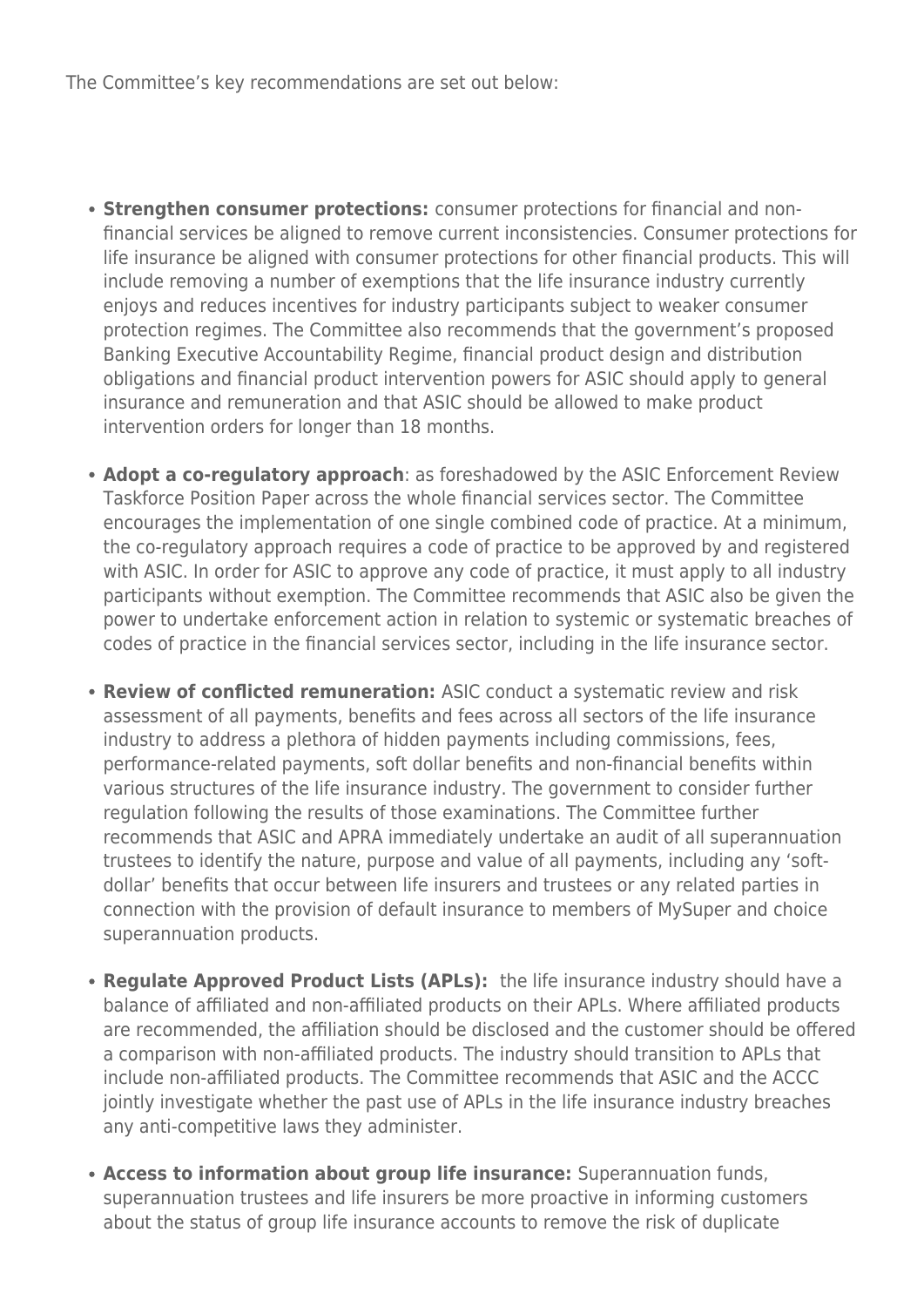insurance and better communicate opt-out requirements. The Committee recommends that trustees who have access to information on accounts that are duplicate, have low balance risks or lack contributions, should be required to contact members annually to inform them of the status of their accounts and whether their insurance policy is still providing coverage. The Committee recommends that the ATO send out a statement of superannuation and insurance along with individual annual tax assessments.

- **Access to targeted medical information:** Life insurers should only have access to targeted medical information to reduce the risk that consumers do not seek necessary treatment, including for mental ill health, due to concerns that this would be passed on to the insurer and limit or deny coverage for a claim. The Committee recommends that the Financial Services Council and Royal Australian College of General Practitioners collaborate to prepare and implement agreed protocols and standards for requesting and providing relevant medical information only, uniform authorisation forms, appropriate storage and real-time disclosure to consumers about the progress of their claim, including requests for medical records.
- **Non-discrimination based on genetic information:** The Financial Services Council, in consultation with the Australian Genetic Non-Discrimination Working Group, should assess the consumer impact of imposing a moratorium on life insurers from using predictive genetic information.
- **Address claims handling processes used to delay or deny a claim or limit the payment made when a claim is successful**: Review the current exemption under the Corporations Regulation 7.1.33 that excludes certain claims handling activities by life insurers from ASIC's oversight and the life insurance industry must:

- regularly update policy definitions to align with current medical knowledge and research;
- o standardise the definition across all types of policies and use clear and simple language in definitions;
- o set industry standards for claim timeframes and limits on the number of set medical examinations;
- $\circ$  clearly explain which associated conditions that may arise from the initial condition, including mental ill health, are covered by the policy; and
- develop a mandatory and enforceable code of practice for its members in relation to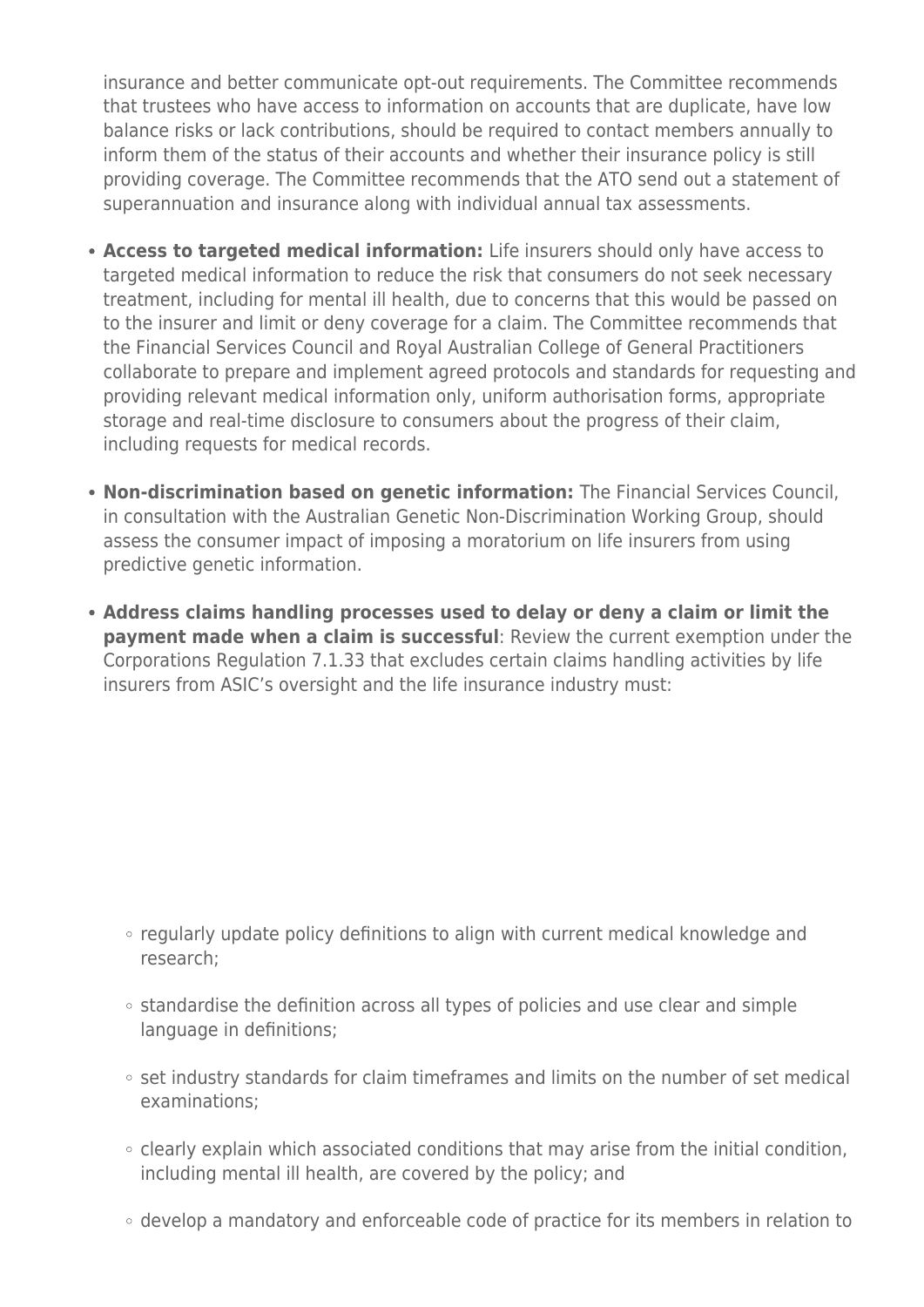mental health life insurance claims and related issues.

## **ENDNOTES**

- 1. Parliamentary Joint Committee on Corporations and Financial Services, Parliament of Australia, Life Insurance Industry, Report (2018) ('PJC Report').
- 2. PJC Report, Chair's Foreword, xii.